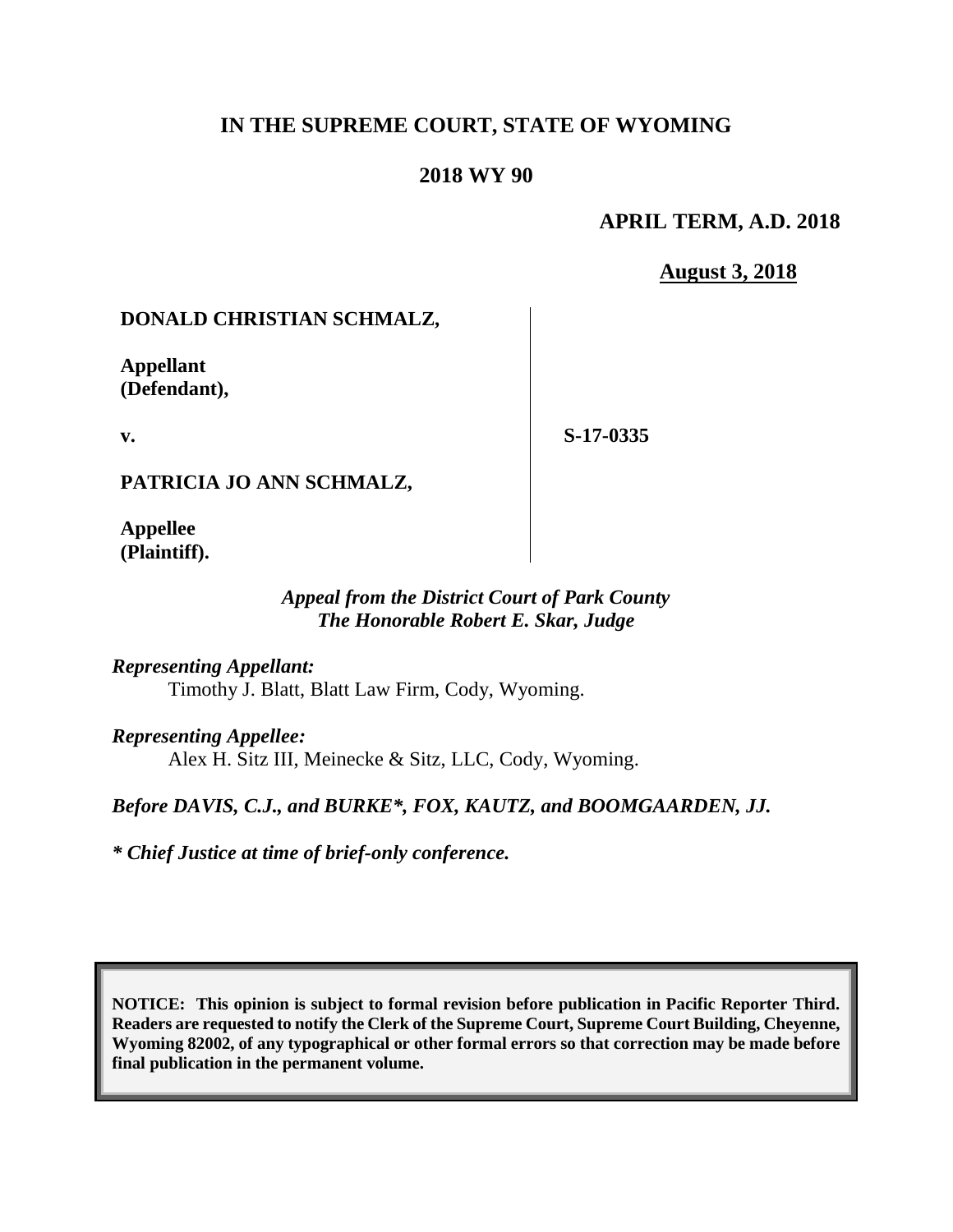#### **BOOMGAARDEN,** Justice.

[¶1] Appellant, Donald Christian Schmalz (Husband), appeals the district court's decree entered in divorce proceedings involving Husband and appellee, Patricia Jo Ann Schmalz (Wife). Husband challenges provisions in the decree and an incorporated decision letter that allegedly conflict with the district court's statements during trial. We affirm.

### *ISSUES*

We re-phrase the parties' issues as follows:

1. Was the district court prohibited from entering a written decision and a divorce decree that varied from the court's oral statements at trial about whether Husband was in contempt of court and how the court would divide the parties' property?

2. Should this Court grant leave for the district court to hear and decide a motion under W.R.C.P. 60 pending this appeal?

# *FACTS*

[¶2] Wife filed a divorce complaint on July 16, 2016. During the proceedings, the district court ordered Husband to deposit \$175,000 with the clerk of district court. The court entered its order on December 5, 2016, and gave Husband ten days within which to deposit the funds. On December 22, 2016, Husband deposited \$135,000. The district court held Husband in contempt of court for failing to deposit the full required amount. As a sanction for the contempt, the district court ordered Husband to pay Wife's attorney's fees incurred from seeking Husband's compliance with the December 5, 2016, court order. The court ordered Wife's counsel to submit an attorney's fee affidavit prior to trial and stated, "the Court will consider the attorney fee request as part of the final equitable distribution of property and debt in this divorce." Wife timely filed an affidavit for attorney's fees, without objection from Husband. The court did not act on the affidavit before trial, which began about two weeks later.

[¶3] After the parties' closing arguments at trial, Wife's counsel reminded the district court about the affidavit and asked the court to consider it when dividing the property. In its oral pronouncements a short time later, the district court stated:

> I do not find, based on the circumstances of this case, I am not going to find Mr. Schmalz in contempt of court, based on hearing all of the evidence in the case, and I'll try to explain that when I get into the decision letter itself. The facts are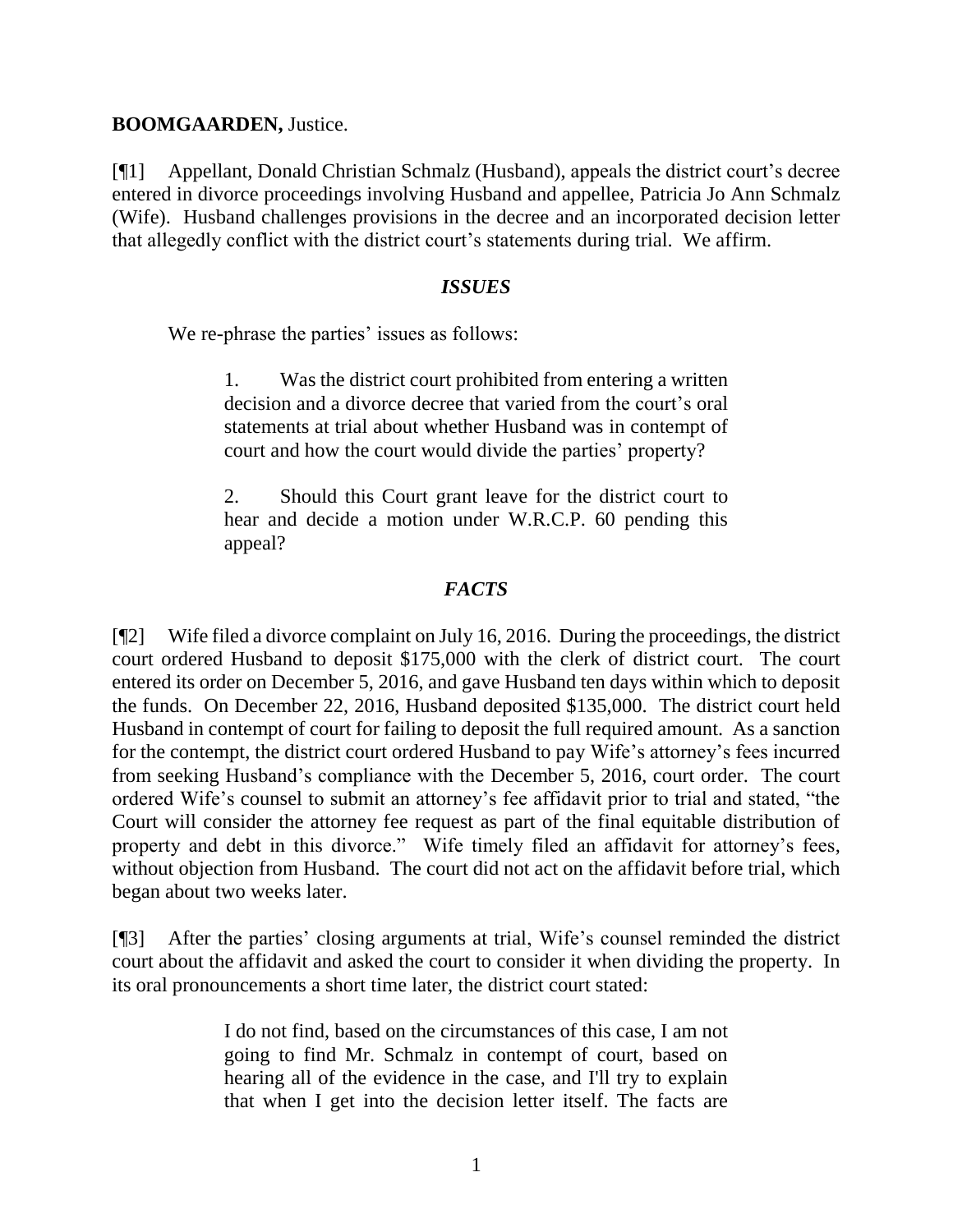different than I thought existed at that time, and that will be partially explained in it.

[¶4] The district court issued its decision letter a couple of months later and, contrary to its statements at trial, the court did not reverse its original decision regarding Husband's contempt. Instead, the court noted its previous order finding Husband in contempt and awarded to Wife her contempt-related attorney's fees. As part of the property distributed to Wife, the court directed the clerk of district court to pay Wife the fees out of the funds held by the clerk. The district court incorporated the decision letter in a divorce decree. Husband timely appealed from the decree.

## *STANDARD OF REVIEW*

[¶5] We apply an abuse of discretion standard when reviewing a district court's division of marital property. *Williams v. Williams*, 2016 WY 21, ¶ 34, 368 P.3d 539, 550 (Wyo. 2016) (citation omitted). "We afford the [district] court considerable discretion to form a distributive scheme appropriate to the peculiar circumstances of each individual case, and we will not disturb such a scheme absent a showing that the [district] court clearly abused its discretion." *Id.* (quoting *Hoffman v. Hoffman*, 2004 WY 68, ¶ 9, 91 P.3d 922, 925 (Wyo. 2004)) "The fundamental question this Court must ask is whether the district court could reasonably conclude as it did." *Porter v. Porter*, 2017 WY 77, ¶ 12, 397 P.3d 196, 198 (Wyo. 2017) (citation omitted). We apply the same standard of review to determine whether a district court entered an improper order in light of what is claimed to be a prior binding oral ruling. *See Carbaugh v. Nichols*, 2014 WY 2, ¶ 14, 315 P.3d 1175, 1178 (Wyo. 2014).

## *DISCUSSION*

[¶6] Husband challenges the discrepancy between the district court's statements at the divorce trial and the content of the decision letter and divorce decree. By issuing a written decision contrary to its oral pronouncements, Husband argues the district court improperly modified its prior oral ruling distributing the parties' property. He asks us to reverse the district court's decree and letter based on our holding in *Johnson v. Johnson*, 851 P.2d 4 (1993). Alternatively, Husband suggests the district court may have created the discrepancy by mistake. Husband notes that W.R.C.P. 60(a) would allow the district court to correct an error, but he argues he was unable to simultaneously pursue a Rule 60 motion and comply with his deadline to appeal the divorce decree to this Court. He asks us to remand to the district court, or grant leave for the district court, to consider a motion under Rule 60.

[¶7] Regarding Husband's first issue, Wife claims the court's oral statements were not a final order and, pursuant to *Forbis v. Forbis*, 2009 WY 41, 203 P.3d 421 (Wyo. 2009), the court had discretion to change its decision before entering a final divorce decree. We agree.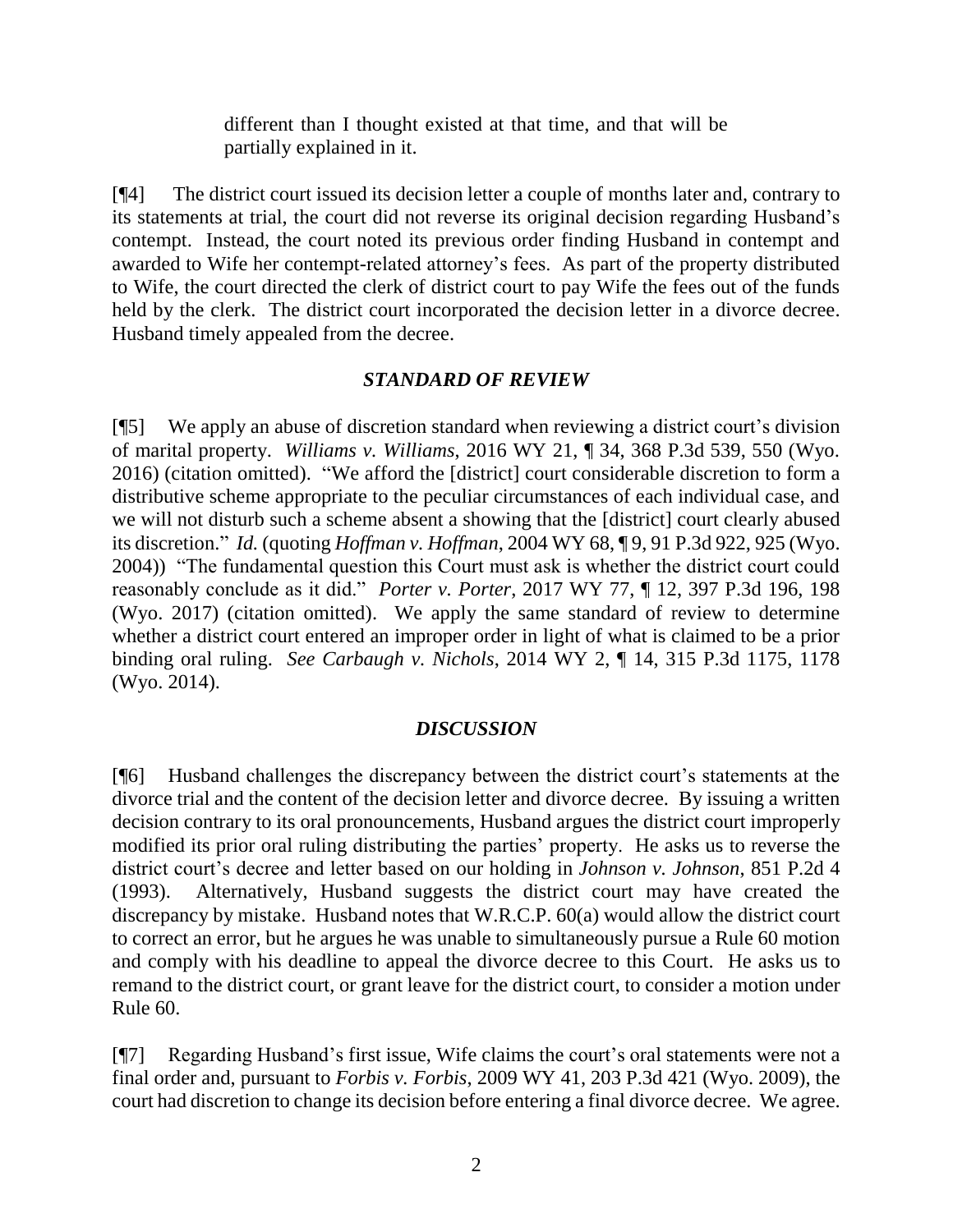[¶8] The district court in *Forbis* presided over divorce proceedings involving a boat, among other property. *Id.* ¶ 4, 203 P.3d at 423. At trial, the district court said it would distribute the boat to the wife. *Id.* Two days later, the court notified the parties by letter that it had actually intended to award the boat to the husband. *Id.* The court later awarded the boat to the husband in a divorce decree, which the wife appealed. *Id.* We upheld the district court's decree and noted our prior holdings that, "[A] district court may, in the exercise of its discretion, modify its decision regarding the marital assets until entry of the divorce decree." *Id.* ¶ 8, 203 P.3d at 423 (citing *Madigan v. Maas*, 2005 WY 91, ¶ 11, 117 P.3d 1194, 1197 (Wyo. 2005); *Broadhead v. Broadhead*, 737 P.2d 731, 733 (Wyo. 1987)).

[¶9] In contrast with *Forbis*, our decision in *Johnson* involved an existing divorce decree—which the parties had not appealed—and a district court's later decision on a petition to modify the substance of the property distribution in the decree. *Johnson*, 851 P.2d at 6-8. We determined the district court erred by impermissibly modifying an adjudicated property settlement related to the distribution of pension benefits. *Id.* at 8.

[¶10] The district court's decision currently before us is similar to *Forbis*, not *Johnson.* Here, the district court did not modify a final decree, but instead changed its position, prior to entering the final written decree, on whether Husband was in contempt and should pay for Wife's attorney's fees for the related contempt proceedings. The district court found Husband in contempt at the end of the contempt proceedings and sanctioned him. Later, at the divorce trial, the court orally stated that it would not find Husband in contempt. And finally, in its written decision letter incorporated into the divorce decree, the court concluded Husband was in contempt and determined the amount of the sanction previously imposed. The district court had discretion to issue a decree that was inconsistent with the court's statements at trial. *See Forbis*, ¶ 8, 203 P.3d at 423. Therefore, the district court did not abuse its discretion.

[¶11] Turning to Husband's perceived W.R.C.P. 60 dilemma, we have previously addressed how an appellant may timely appeal a judgment to this Court while also seeking relief under Rule 60(b). In *Doctors' Company v. Insurance Corporation of America*, 837 P.2d 685, 686 (1992), we established the following procedure:

> [D]uring the pendency of an appeal the district court may consider a Rule 60(b) motion and if it indicates that it is inclined to grant it, application then can be made to the appellate court for a remand. \* \* \* The logical consequence is that the district court may deny the motion although it cannot, until there has been a remand, grant it \* \* \*. This allows a new appeal from the denial of the motion and often the appellate court can consider that appeal together with the appeal from the original judgment.